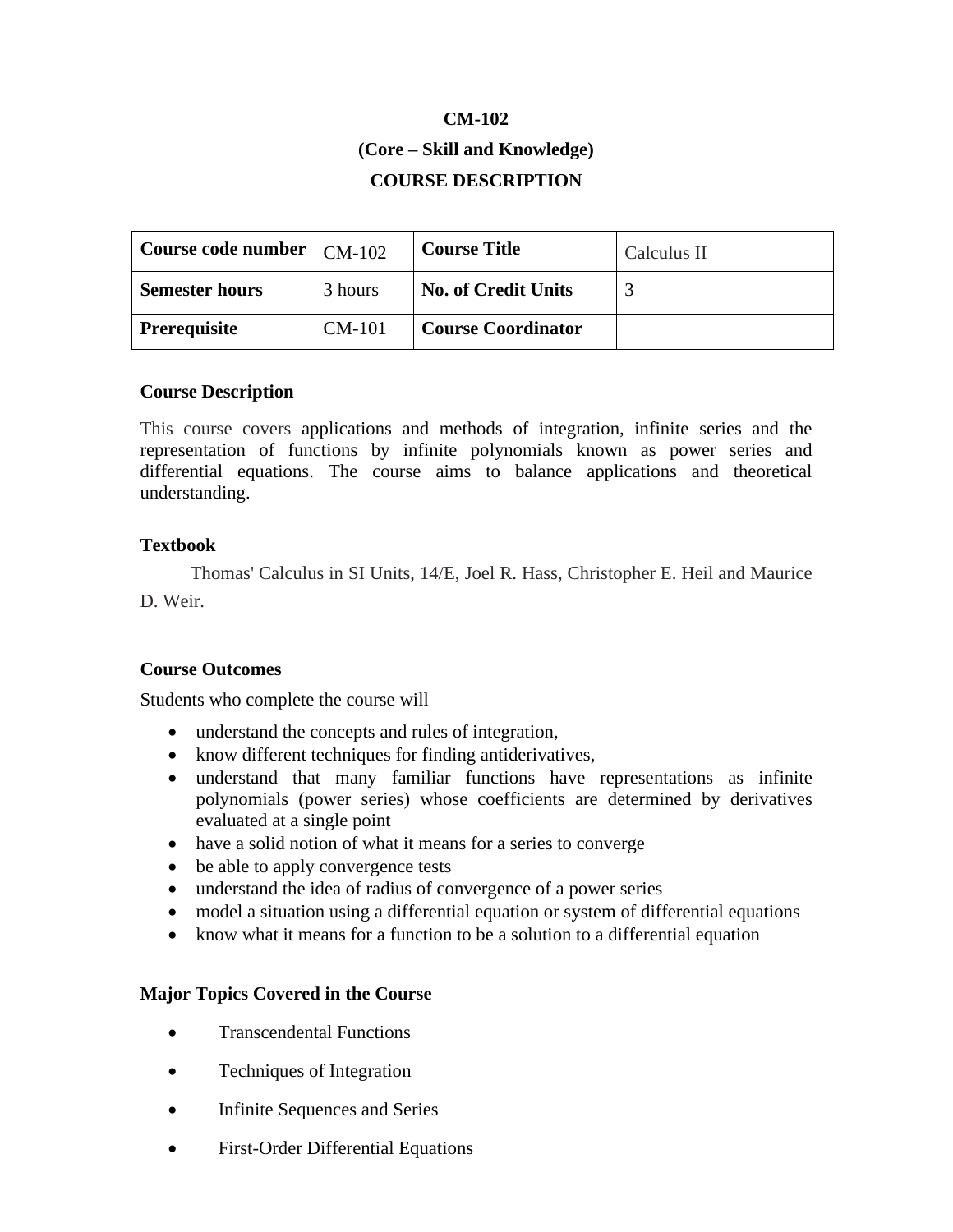• Second-Order Differential Equations

#### **Assessment Plan for the Course**

| Class Attendance participation |  | 10\% |
|--------------------------------|--|------|
| Quizzes                        |  | 10%  |
| Assignment                     |  | 20 % |
| Test                           |  | 10%  |
| Final Exam                     |  | 50%  |

#### **Grading System**

UCSY follows a letter grade system comprising of grades A, A-, B+, B, B-, C+, C, C-, D and F. All marks obtained by students during the semester will be used in the grading process. A grade of "D" is considered a passing grade for undergraduate courses. For undergraduate students, a grade of "C" or better is required in this course because it is a prerequisite for other courses in the program. **The student who gets the grade point less than 2 must do Re-Exam.**

| The grading scale for this course is: |              |                    |  |  |  |
|---------------------------------------|--------------|--------------------|--|--|--|
| <b>Marks obtained</b>                 | Letter Grade | <b>Grade Point</b> |  |  |  |
| $>= 90$                               | A            | 4                  |  |  |  |
| $85 - 89$                             | $A -$        | 3.75               |  |  |  |
| $80 - 84$                             | $B+$         | 3.25               |  |  |  |
| $75 - 79$                             | B            | 3                  |  |  |  |
| $70 - 74$                             | $B -$        | 2.75               |  |  |  |
| $65 - 69$                             | $C_{\pm}$    | 2.25               |  |  |  |
| $60 - 64$                             | C            | 2                  |  |  |  |
| $55 - 59$                             | $C-$         | 1.75               |  |  |  |
| $50 - 54$                             | D            | 1                  |  |  |  |
| $0 - 49$                              | F            |                    |  |  |  |

**Fail Grade and Re-Exam: C-, D, F (Grade point <2)**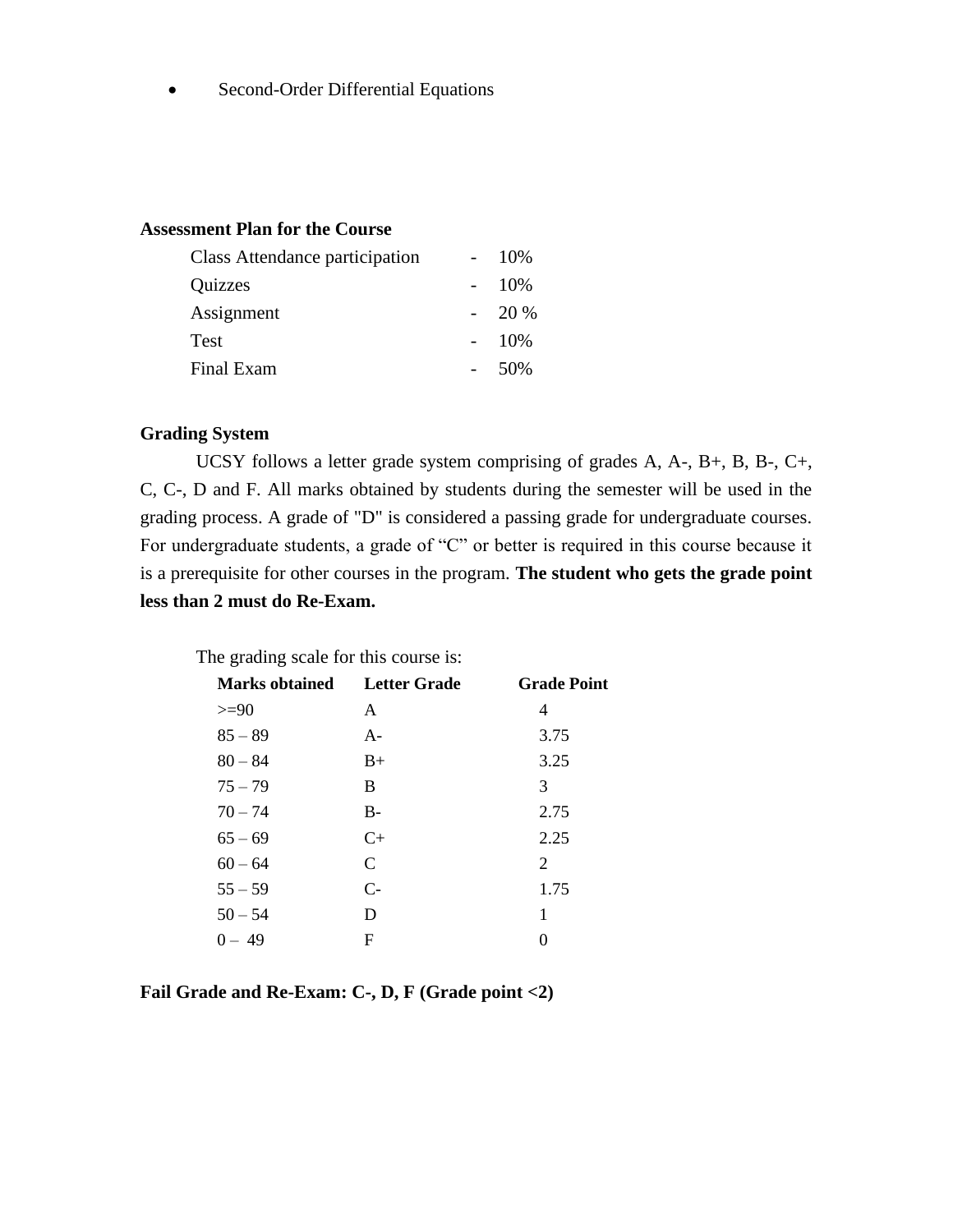# **Tentative Lesson**

| No             | <b>Topics</b>                                                     | Week            | <b>Remark</b> |
|----------------|-------------------------------------------------------------------|-----------------|---------------|
| I              | <b>Transcendental Functions</b>                                   | Week 1          |               |
| 1              | <b>Inverse Functions and Their Derivatives</b>                    |                 |               |
| $\overline{2}$ | Natural Logarithms                                                |                 |               |
| 3              | <b>Exponential Functions</b>                                      |                 | Assignment 1  |
| $\overline{4}$ | <b>Exponential Change and Separable Differential</b><br>Equations | Week 2          |               |
| 5              | Indeterminate Forms and L Hopital's Rule                          |                 | Assignment 2  |
| 6              | <b>Inverse Trigonometric Functions</b>                            | Week 3          |               |
| $\overline{7}$ | <b>Hyperbolic Functions</b>                                       |                 |               |
| 8              | <b>Relative Rates of Growth</b>                                   |                 | Assignment 3  |
| $\mathbf{I}$   | <b>Techniques of Integration</b>                                  | Week 4          |               |
| 9              | <b>Using Basic Integration Formulas</b>                           |                 |               |
| 10             | <b>Integration by Parts</b>                                       |                 | Assignment 4  |
| 11             | Trigonometric Integrals                                           | Week 5          |               |
| 12             | <b>Trigonometric Substitotions</b>                                |                 | Assignment 5  |
| 13             | Integration of Rational Functions by Partial Fractions            | Week<br>$6 + 7$ |               |
| 14             | Numerical Integration                                             |                 |               |
| 15             | <b>Test I</b>                                                     |                 |               |
| III            | <b>Infinite Sequences and Series</b>                              | Week 8          |               |
| 16             | Sequences                                                         |                 |               |
| 17             | Infinite Series                                                   |                 | Assignment 6  |
| 18             | The Integral Test                                                 | Week 9          |               |
| 19             | <b>Comparison Tests</b>                                           |                 |               |
| 20             | Absolute Convergence; The Ratio and Root Tests                    | Week 10         |               |
| 21             | Alternating Series and Conditional Convergence                    |                 |               |
| 22             | <b>Power Series</b>                                               |                 | Assignment 7  |
| 23             | <b>Taylor and Maclaurin Series</b>                                | Week 11         |               |
| 24             | Convergence of Taylor Series                                      |                 |               |
| 25             | <b>Applications of Taylor Series</b>                              |                 | Assignment 8  |
| IV             | <b>First-Order Differential Equations</b>                         | Week 12         |               |
| 26             | Solutions, Slope Fields, and Euler's Method                       |                 |               |
| 27             | <b>First-Order Linear Equations</b>                               |                 |               |
| 28             | Applications                                                      |                 |               |
| 29             | <b>Graphical Solutions of Autonomous Equations</b>                | Week 13         |               |